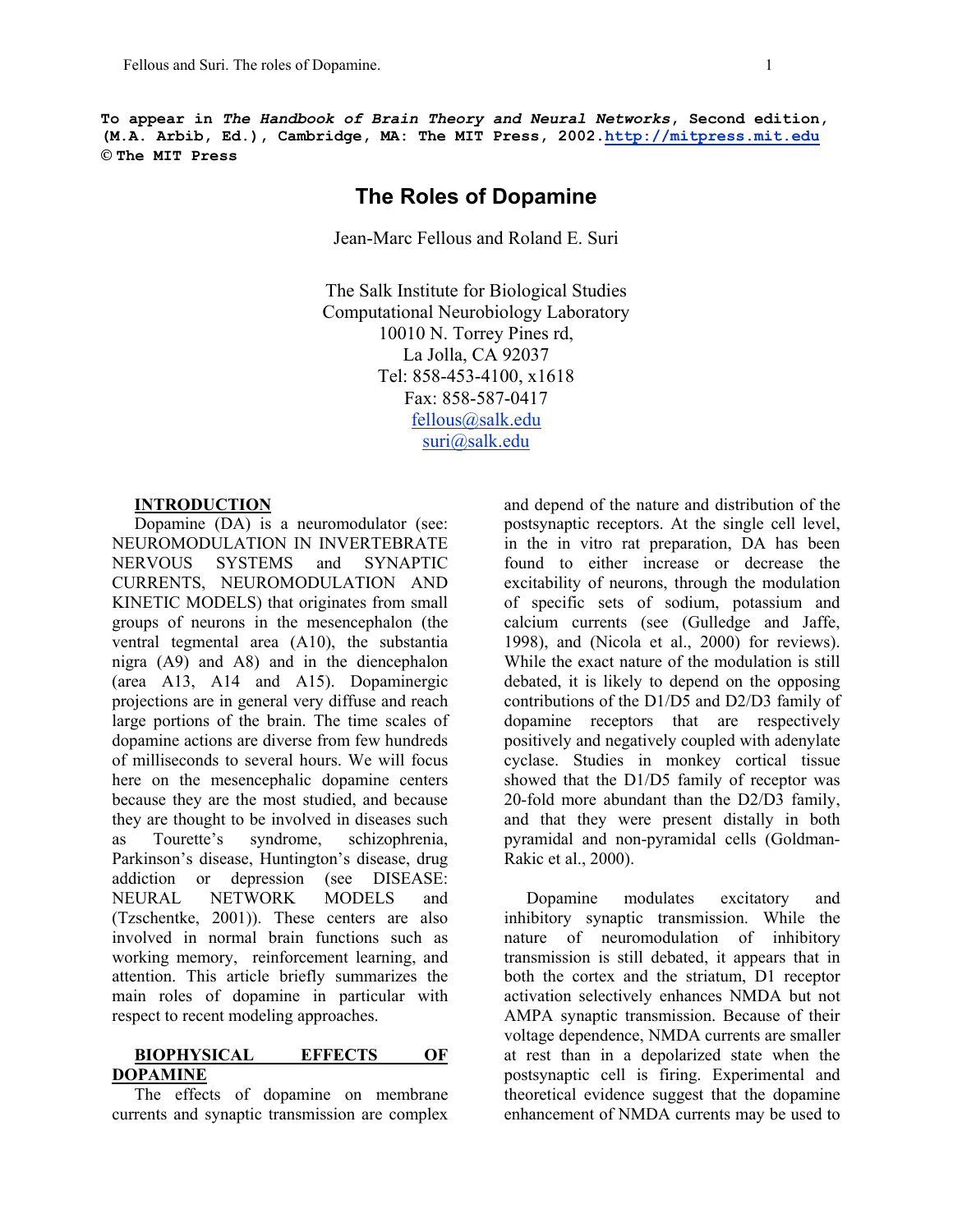induce working memory-like (see below) bistable states in large networks of pyramidal neurons (Lisman et al., 1998).

In rats in vivo, stimulation of the ventral tegmental area or local application of dopamine decreases the spontaneous firing of the prefrontal cortex (Thierry et al., 1994), striatum and nucleus accumbens (Nicola et al., 2000), suggesting that dopamine may be able to control the levels of noise, and hence signal-to-noise ratios.

Given that dopamine modulation strongly depends on the particular distribution of D1/D5 and D2/D3 receptors and on the particular pattern of incoming synaptic transmission, the biophysical effects of dopamine on the intrinsic and synaptic properties is likely to differ from one neuron to the next, raising the intriguing possibility of the existence of several subclasses of neurons that differ only by their responses to this neuromodulator.

# **DOPAMINE LEVELS INFLUENCE WORKING MEMORY**

Working memory refers to the ability to hold a few items in mind, with the explicit purpose of working with them to yield a behavior (see SHORT-TERM MEMORY). Typically, working memory tasks such as spatial delayed match-to-sample tasks consist in the brief presentation of a cue-stimulus (bright dot flashing once) in one of the 4 quadrants of a screen, followed by a delay period of several seconds, and by a test where the subject has to respond only if the test stimulus appears the same quadrant as the cue-stimulus. Single cells studies in monkeys revealed that some prefrontal cortical cells increased their firing rate during the delay period, when the stimulus is no longer present but when the animal has to remember its location in order to later perform the correct action. Both pyramidal cells and interneurons may present this property. The activity of these cells is stimulus dependent, so that only the cells that encode for the spatial location where the cue-stimulus occurred remain active during the delay period.

Local iontophoretic administrations of DA in the prefrontal cortex of monkeys performing a working memory task increase the cells' firing rate during the delay period, without

increasing background noise, essentially increasing the signal-to-noise ratio during the task. There is however an optimal level of dopamine concentration above and below which working memory becomes impaired. Current theories propose that this effect is due to the enhancement by dopamine of excitatory inputs on pyramidal cells and interneurons observed in vitro. Because DA is more effective in facilitating excitatory transmission on pyramidal cells than on interneurons, intermediate levels of DA improves performance, while higher levels of DA recruits feed forward inhibition and decrease pyramidal cell outputs, therefore resulting in impairments in the task. Low levels of DA would not be sufficient in inducing excitatory facilitation, yielding a poor pyramidal cell output, and hence an impairment (Fig 1 and (Goldman-Rakic et al., 2000)). There has been a few attempts at modeling the neural substrate of working memory, but very little has yet been done to account for the role of dopamine (Tanaka, 2001).

## **DOPAMINE RESPONSES RESEMBLE REWARD PREDICTION SIGNAL OF TD MODEL**

A large body of experimental evidence led to the hypothesis that Pavlovian learning depends on the degree of the unpredictability of the reinforcer (Dickinson, 1980). According to this hypothesis, reinforcers become progressively less efficient for behavioral adaptation as their predictability grows during the course of learning. The difference between the actual occurrence and the prediction of the reinforcer is usually referred to as the "error" in the reinforcer prediction. This concept has been used in the temporal-difference model (TD model) of Pavlovian learning (see REINFORCEMENT LEARNING IN MOTOR CONTROL). If the reinforcer is a reward, the TD model uses a reward prediction error signal to learn a reward prediction signal. The error signal progressively decreases and shifts to the time of earlier stimuli that predict the reinforcer. The characteristics of the reward prediction signal are comparable to those of anticipatory responses such as salivation in Pavlov's experiment.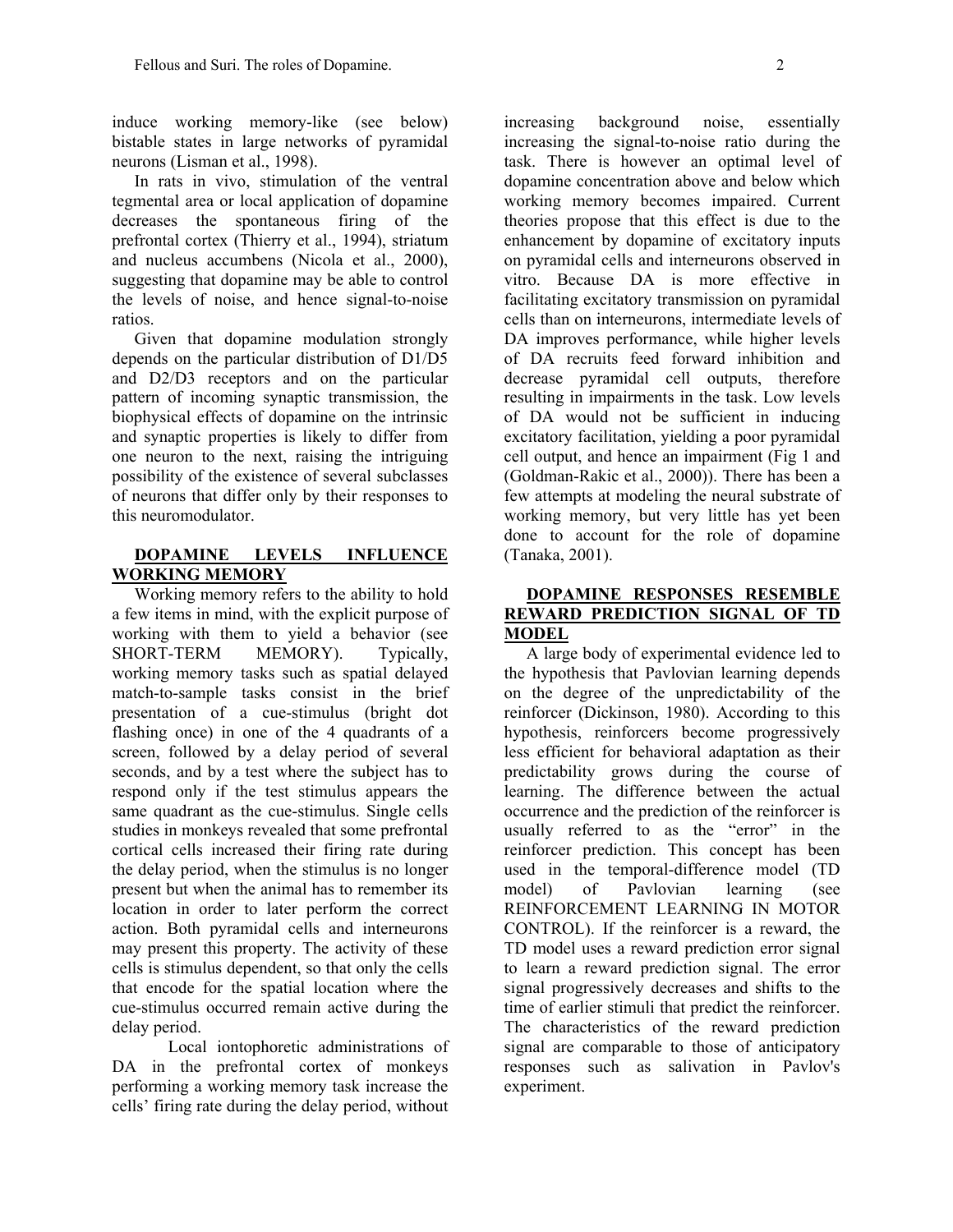The reward prediction error signal of the TD model remained a purely hypothetical signal until researchers discovered that the activity of midbrain dopamine neurons is strikingly similar to the reward prediction error of the TD model (Fig. 2A) (Montague et al., 1996; Schultz, 1998). Advances in reinforcement learning theories and evidence for the involvement of dopamine in sensorimotor learning and in cognitive functions lead to the development of the Extended TD model. The reward prediction error signal of the TD model by (Suri and Schultz, 1999) reproduces dopamine neuron activity in several situations: (1) upon presentation of unpredicted rewards, (2) before, during, and after learning that a stimulus precedes a reward, (3) when two stimuli precede a reward with fixed time intervals, (4) when the interval between the two stimuli are varied, (5) in the case of unexpectedly omitted reward, (6) delayed reward, (7) reward earlier than expected, (8) in the case of unexpectedly omitted reward-predictive stimulus, (9) in the case of a novel, physically salient stimulus that has never been associated with reward (see allocation of attention, below), (10) and for the blocking paradigm. To reach this close correspondence, three constants of the TD model were tuned to characteristics of dopamine neuron activity (learning rate, decay of eligibility trace, and temporal discount factor), some weights were initialized with positive values to achieve (9), and some *ad hoc* changes of the TD algorithm were introduced to reproduce (7) (see below).

In Pavlov's experiment, the salivation response of the dog does not influence the food delivery. The TD model is a model of Pavlovian learning and therefore computes predictive signals, corresponding to the salivation response, but does not select optimal actions. In contrast, instrumental learning paradigms, such as learning to press a lever for food delivery, demonstrate that animals are able to learn to perform actions that optimize reward. To model sensorimotor learning in such paradigms, a model component called the Actor is taught by the reward prediction error signal of the TD model. In such architectures, the TD model is also called the Critic. This approach is consistent with animal learning theory and was

successfully applied to machine learning studies (see REINFORCEMENT LEARNING IN MOTOR CONTROL). Midbrain dopamine neurons project to the striatum and cortex and are characterized by rather uniform responses throughout the whole neuron population. Computational modeling studies with Actor-Critic models show that such a dopamine-like reward prediction error can serve as a powerful teaching signal for learning with delayed reward and for learning of motor sequences (Suri and Schultz, 1999). These models are also consistent with the role of dopamine in drug addiction and electrical self-stimulation (see below). Comparison of the Actor-Critic architecture to biological structures suggests that the Critic may correspond to pathways from limbic cortex via limbic striatum (or striosomes) to dopamine neurons, whereas the Actor may correspond to pathways from neocortex via sensorimotor striatum (or matrisomes) to basal ganglia output nuclei (see BASAL GANGLIA) (Fig. 2B). Whereas this standard Actor-Critic model mimics learning of sensorimotor associations or habits, it does not imply that dopamine is involved in anhedonia.

## **ALLOCATION OF ATTENTION**

Several lines of evidence suggest that dopamine is also involved in attention processes. Although the firing rates of dopamine neurons can be increased or decreased for aversive stimuli, dopamine concentration in striatal and cortical target areas are often increased (Schultz, 1998). Both findings are not necessarily inconsistent since small differences in firing rates of dopamine neurons are hard to detect with single neuron recordings, and measurement methods for dopamine concentration have usually less temporal resolution than those of spiking activity of dopamine neurons. Furthermore, dopamine concentration is not only influenced by dopamine neuron activity but also by local regulatory processes. Slow changes in cortical or striatal dopamine concentration may signal information completely unrelated to reward. Otherwise, relief following aversive situations may influence dopamine neuron activity as if it were a reward, which would be consistent with opponent processing theories (See CONDITIONING). Allocation of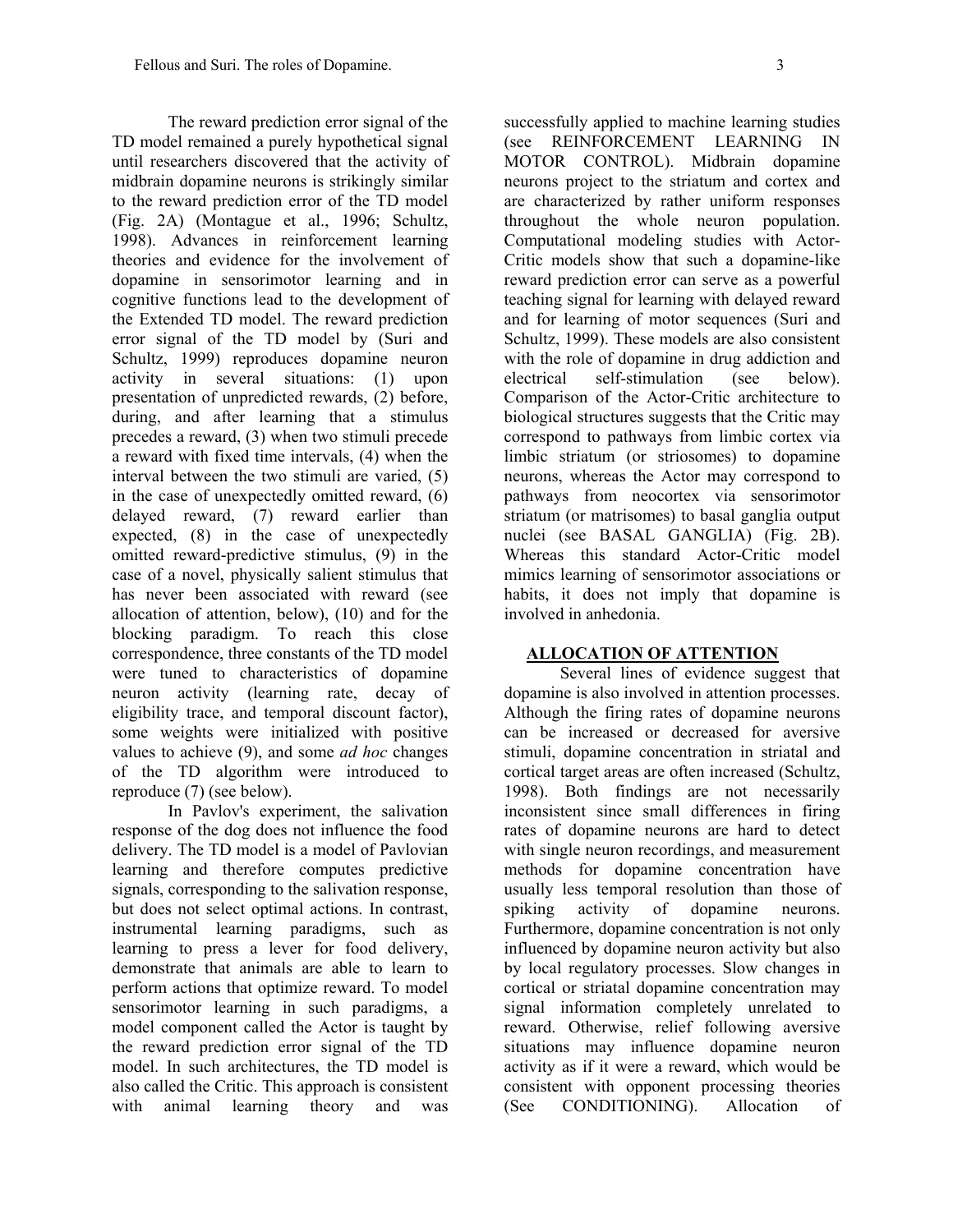attentional resources seems to determine dopamine neuron activity in the situation when a reward is delivered earlier than usual. In contrast to any linear model, including the standard TD model, dopamine neuron activity is on base line levels at the time of the expected reward in this situation. This suggests that delivery of the reward earlier than usual seems to reallocate attentional resources through competitive mechanisms (Suri and Schultz, 1999).

Dopamine neurons respond to novel, physically salient stimuli even if the stimulus has never been associated to a reward (Schultz, 1998). In contrast to reward-predictive responses, for stimuli of equal physical salience, the increase due to novelty responses seems to be smaller and is followed by a pronounced decrease of neural activity below base line levels. (Brief and less pronounced decreases of dopamine neuron activity sometimes also occur after a response to a reward.) In contrast to responses to conditioned stimuli, novelty responses extinguish for repeated stimulus presentations. The characteristics of this novelty response is consistent with the TD model if certain associative weights are initialized with positive values instead of using initial values of zero (Suri and Schultz, 1999). Such initialization of initial weights with positive values was proposed in machine learning studies to stimulate exploration of novel actions. Simulation studies demonstrated that such a novelty bonus hardly influences slow movements of more than 100 msec duration because the effects of the two phases in the firing of dopamine neurons cancel out and the movement starts after the biphasic response. However, dopamine novelty responses may stimulate exploration for very brief actions, which may include saccades or allocation of attentional resources (Suri and Schultz, 1999).

Redgrave and collaborators (Redgrave et al., 1999) argued that the latency of dopamine responses is too short to be consistent with the hypothesis that dopamine is a reward prediction signal. Onsets of dopamine novelty responses as well as reward responses seem to occur just before the start of the saccade or during the saccade. The dopamine response will likely occur after the superior colliculus has detected a visual target but prior to the triggering (by

collicular neurons) of the saccadic movement required to bring the target to the fovea. If it is assumed that the animal must execute a saccade to a visually presented stimulus before it can adequately assess its predictive value, the latency of dopamine response would be too short to signal reward. We argue against this view of Redgrave and colleagues. Neural activities in cortical and subcortical areas reflect the anticipated future visual image before a saccade is elicited (Ross et al., 2001). Therefore, these representations of future visual images may influence dopamine neuron activity as if the saccade had already been executed, and thus the dopamine response may start slightly before the saccade. The Extended TD model computes such predictive signals and uses them to select goal-directed actions in a cognitive task (Suri et al., 2001). According to this complex Actor-Critic model, the interactions between dopamine neuron activities (computed by Critic) and activities that reflect the preparation for intended actions (in Actor) select the actions that maximize reward predictions. The model evaluates the expected values of future actions, without necessarily executing them, in order to select the action with the optimal predicted outcome. The model selects the optimal action from such 'action ideas' or 'imagined actions'. This optimal action is selected by assuming that dopamine neuron activity increases the signalto-noise-ratio in target neurons. According to this advanced Actor-Critic model, dopamine improves focusing of attention to intended actions and selects actions. Since some neural activities anticipate the retinal images that result of saccades before these saccades are executed (Ross et al., 2001), animals may indeed use such predictive mechanisms for the selection of intentional saccades. Furthermore, similar internal mechanisms may bias intentional switching capabilities of the basal ganglia to facilitate the allocation of behavioral and cognitive processing capacity towards unexpected events (see BASAL GANGLIA and (Redgrave et al., 1999)). If we assume similar functions of dopamine for short-term memory, this model suggests that dopamine may select the items that should be kept in short-term memory and may also help to sustain their representation over time.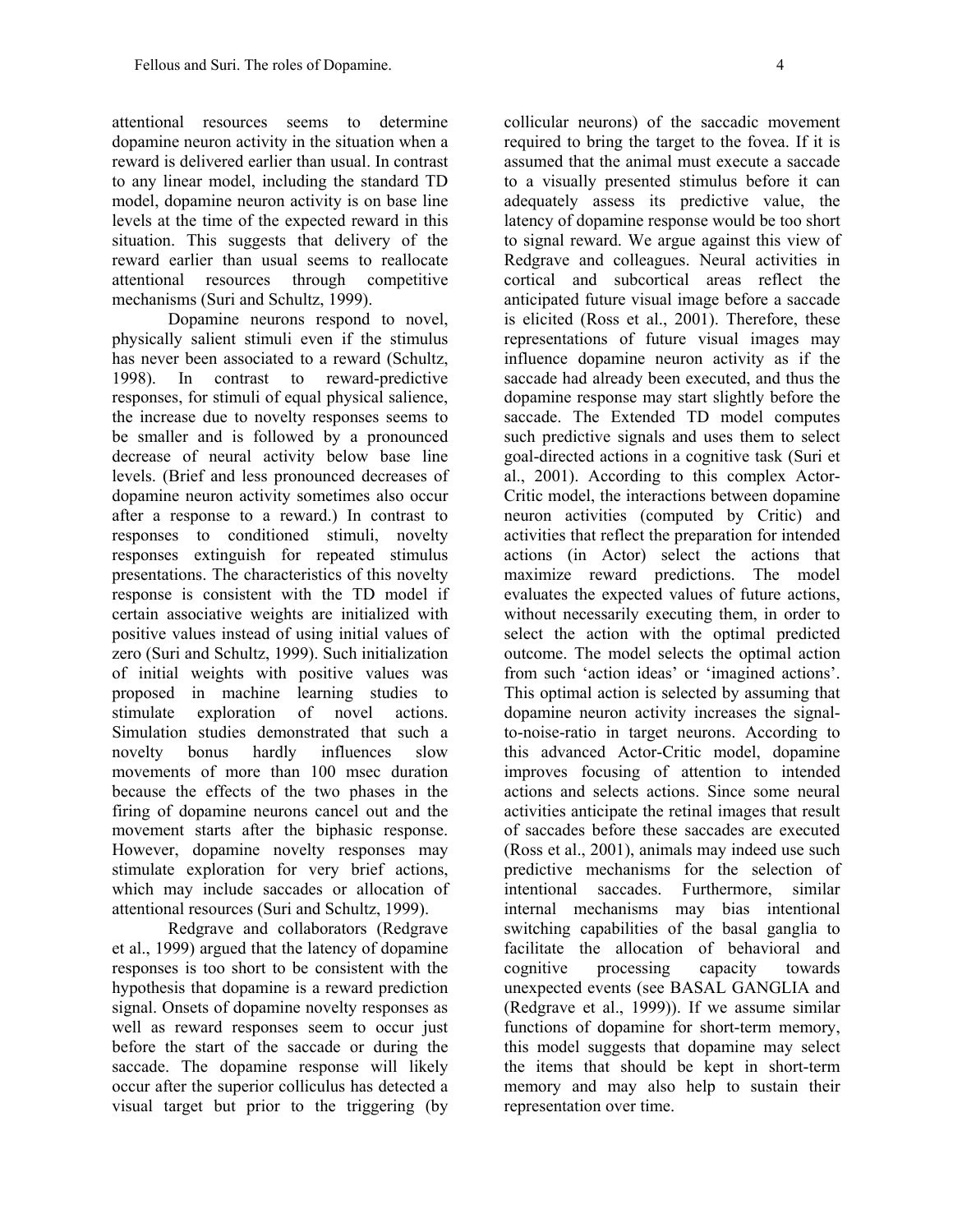#### **CONCLUSIONS**

*In vitro* studies of the biophysical effects of dopamine demonstrate a wide range of dopamine effects on the intrinsic and synaptic properties of individual cells. *In vivo* studies suggest however that the main overall effect of dopamine may be to control noise levels and to selectively enhance the signal-to-noise-ratio of neural processing. This action may behaviorally lead to an improvement of working memory and to better selection of goal-directed actions. The TD model reproduces dopamine neuron activity in many behavioral situations and suggests that dopamine neuron activity code for an error in reward prediction. A complex TD model was described that solves cognitive tasks including goal-directed actions (also called planning or intentional) and attempts to reproduce the function of dopamine in attention and preparation processes.

## **FIGURE CAPTIONS**

**Fig. 1**. Biphasic effects of Dopamine during a working memory task. The task consisted in the brief presentation of a cue (C), a delay of 3 seconds (D) and a response (R). Moderate levels of local application of SCH39166 (25 nA), a D1 receptor agonist, dramatically enhanced the activity of this cell, without significantly increasing its background activity (before cue). Higher levels of SCH39166 (75 nA) decreased the activity of this cell throughout the task. Histogram units are spikes/s. Figure adapted from (Goldman-Rakic et al., 2000).

**Fig. 2**. **A:** Prediction error signal of the TD model (left) similar to dopamine neuron activity (right) (figure adapted from (Suri and Schultz, 1998)). If a neutral stimulus A is paired with reward, prediction error signal and dopamine activity respond to the reward (before learning). After repeated pairings, the prediction error signal and dopamine activity are already increased by stimulus A and on baseline levels at the time of the reward (after learning). If the stimulus A is conditioned to a reward but is occasionally presented without reward, the prediction error signal and dopamine activity are decreased below baseline levels at the predicted

time of reward (omitted reward). **B:** Interactions between cortex, basal ganglia, and midbrain dopamine neurons mimicked by Actor-Critic models. The limbic areas are proposed to correspond to the Critic and the sensorimotor areas to the Actor. The striatum is divided into matrisomes (semsorimotor) and striosomes (limbic). Limbic cortical areas project to striosomes, whereas neocortical areas chiefly project to matrisomes. Midbrain dopamine neurons are contacted by medium spiny neurons in striosomes and project to both striatal compartments. They are proposed to influence sensorimotor learning in the matrisomes (instrumental learning) and learning of reward predictions in the striosomes (Pavlovian learning). Striatal matrisomes inhibit the basal ganglia output nuclei Gpi/SNr and can elicit actions due to their projections via thalamic nuclei to motor cortical areas. Several additional functions of this architecture were proposed in (Suri et al., 2001).

## **REFERENCES**

- Dickinson A. (1980) Contemporary animal learning theory. Cambridge, UK: Cambridge University press.
- Goldman-Rakic P.S., Muly E.C., 3rd, Williams G.V., 2000, D(1) receptors in prefrontal cells and circuits, Brain Res Rev, 31:295-301.
- Gulledge A.T., Jaffe D.B., 1998, Dopamine decreases the excitability of layer V pyramidal cells in the rat prefrontal cortex, J Neurosci, 18:9139-9151.
- Lisman J.E., Fellous J.-M., Wang X.-J., 1998, A role for NMDA-receptor channels in working memory, Nature Neuroscience, 1:273-275.
- Montague P.R., Dayan P., Sejnowski T.J., 1996, A framework for mesencephalic dopamine systems based on predictive Hebbian learning, J Neurosci, 16:1936-1947.
- Nicola S.M., Surmeier J., Malenka R.C., 2000, Dopaminergic modulation of neuronal excitability in the striatum and nucleus accumbens, Annu Rev Neurosci, 23:185-215.
- Redgrave P., Prescott T.J., Gurney K., 1999, Is the short-latency dopamine response too short to signal reward error?, Trends Neurosci, 22:146-151.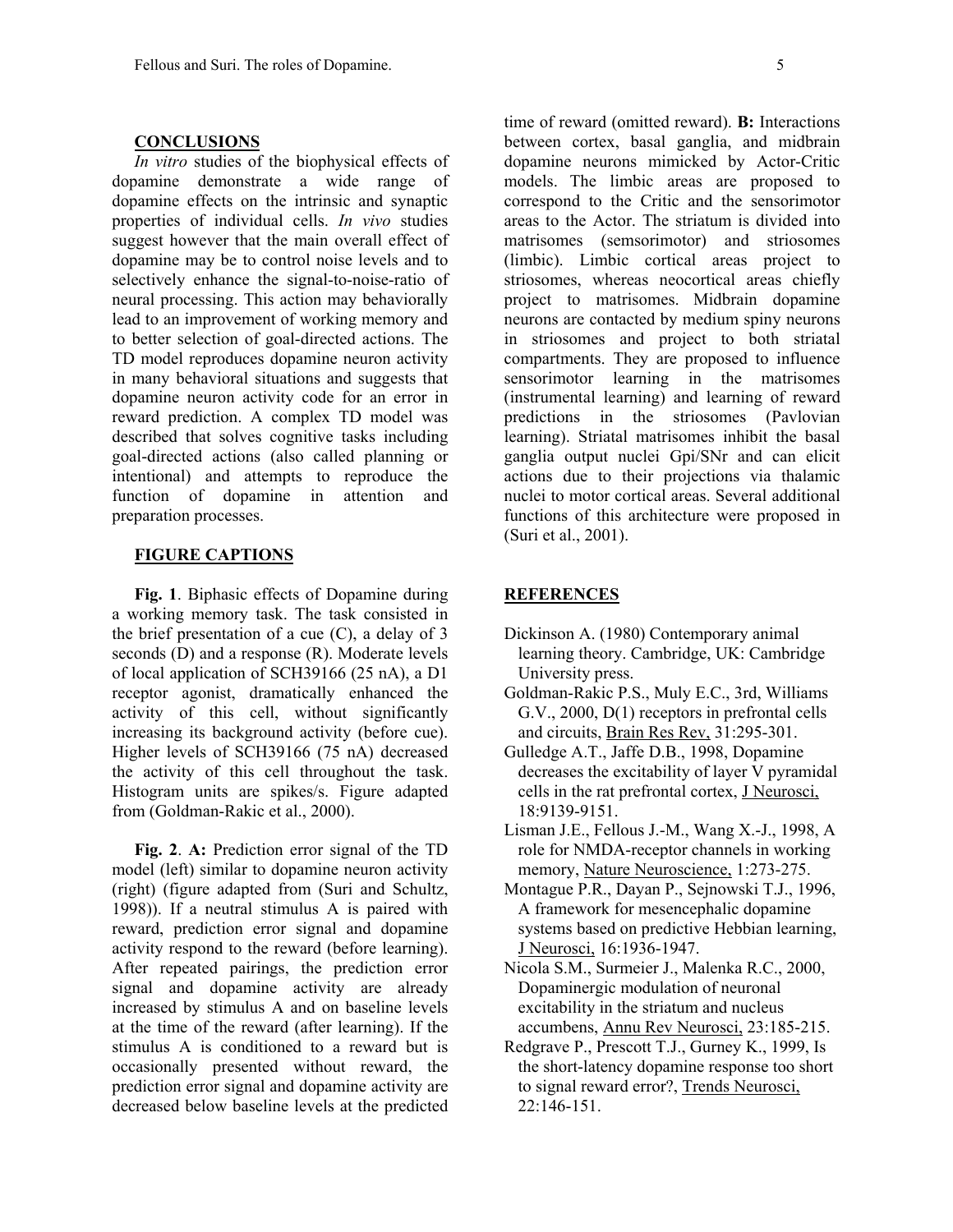- Ross J., Morrone M.C., Goldberg M.E., Burr D.C., 2001, Changes in visual perception at the time of saccades, Trends Neurosci, 24:113-121.
- Schultz W., 1998, Predictive reward signal of dopamine neurons, J Neurophysiol, 80:1-27.
- Suri R.E., Schultz W., 1998, Learning of sequential movements by neural network model with dopamine-like reinforcement signal, Exp Brain Res, 121:350-354.
- Suri R.E., Schultz W., 1999, A neural network model with dopamine-like reinforcement signal that learns a spatial delayed response task, Neuroscience, 91:871-890.
- Suri R.E., Bargas J., Arbib M.A., 2001, Modeling functions of striatal dopamine modulation in learning and planning, Neuroscience, 103:65-85.
- Tanaka S., 2001, Computational approaches to the architecture and operations of the

prefrontal cortical circuit for working memory, Prog Neuropsychopharmacol Biol Psychiatry, 25:259-281.

- Thierry A.M., Jay T.M., Pirot S., Mantz J., Godbout R., Glowinski J., 1994, Influence of afferent systems on the activity of the rat prefrontal cortex: Electrophysiological and pharmacological characterization. In: Motor and Cognitive Functions of the Prefrontal Cortex (Thierry A.M., Glowinski J., Goldman-Rakic P.S., Christen Y., eds), pp 35-50. New York: Springer-Verlag.
- Tzschentke T.M., 2001, Pharmacology and behavioral pharmacology of the mesocortical dopamine system, Prog Neurobiol, 63:241- 320.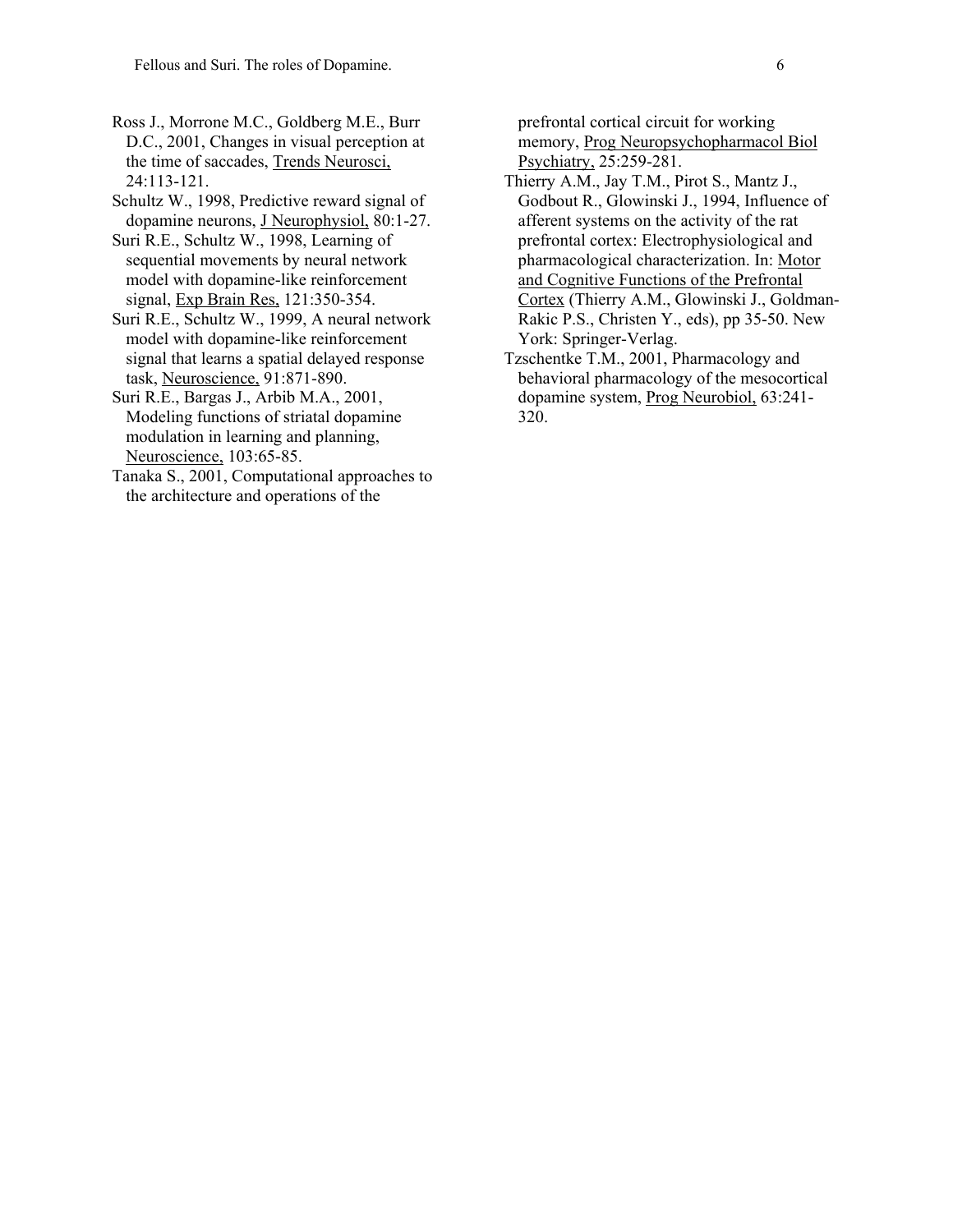